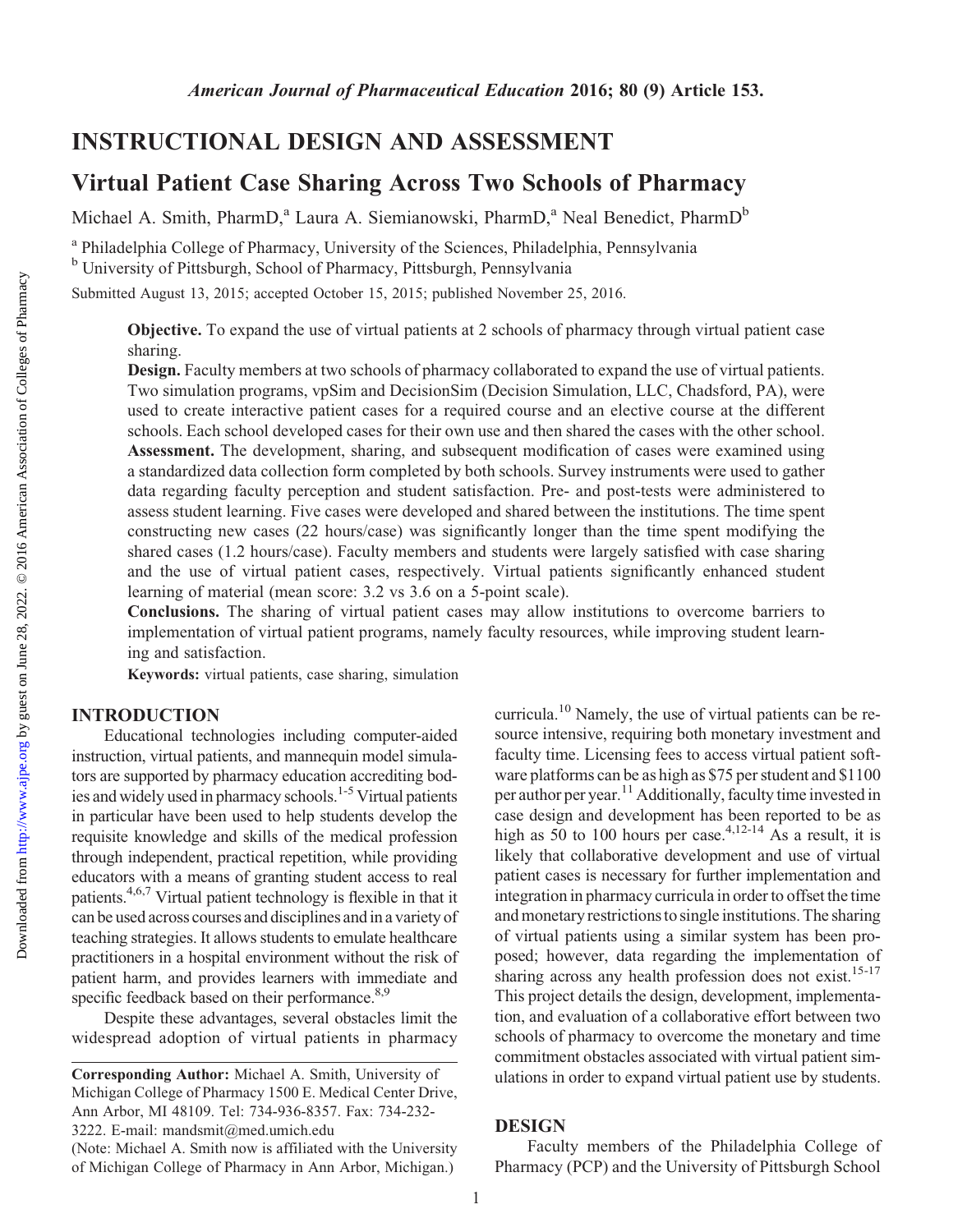of Pharmacy collaborated to expand the use of virtual patients in each school's curriculum. The goals of case sharing were to (1) maximize the return on investments of purchasing virtual patient software licenses by expanding each university's case library; (2) maximize faculty time investments in the development of virtual patient cases as 2 cases were gained for every 1 developed through case sharing; (3) to improve the validity and fidelity of the virtual patient cases through a peer-review process of the virtual patient cases and (4) ensure student learning of case material. Objectives developed to realize study goals were to (1) design virtual patient cases to satisfy course needs, (2) share completed virtual patient cases with a second school of pharmacy, (3) edit and modify shared cases to coincide with content and pedagogical needs, (4) integrate cases into the curriculum and provide case feedback to the second school of pharmacy, and (5) assess student learning.

Faculty used virtual patient software (vpSim/ DecisionSim, Decision Simulation, LLC, Chadsford PA) to achieve the project goals. Virtual patient cases developed through the vpSim/DecisionSim platform make use of a "branched-narrative" model, in which learners are presented with a challenge and given choices, and then provided with a consequence specific to their choice. Use of this model allows learner input to directly affect the outcomes of the virtual patient, where appropriate recommendations will improve the simulated patient's condition and suboptimal recommendations will worsen it. In this platform, students become healthcare providers, making recommendations in authentic clinical scenarios. A more detailed description of this platform has been published.<sup>18</sup> Public cases and further information also can be found at [http://vpsim.pitt.edu/.](http://vpsim.pitt.edu/)

Three virtual patient cases were developed at PCP for use in a critical care therapeutics elective course offered to third-year (P3) pharmacy students. The critical care therapeutics elective is a team-taught, 2 credit-hour course offered to 24 P3 students each semester. The aim of the course is to educate students on the pharmacotherapeutic management of critically ill patients through a combination of classroom teaching sessions and patient case applications. All 3 of these cases were shared with the University of Pittsburgh. Faculty members at the University of Pittsburgh had previously built cases that had been used in a P3-required therapeutics course. Advanced Pharmaceutical Care is a team-taught, 3 credit-hour required course offered to P3 students. The course provides students with an understanding and appreciation of the challenges of providing pharmaceutical careto criticallyill patients, as well as those with acute and chronic kidney disease. Three cases were shared with PCP. Faculty members at each school then uploaded, reviewed, edited, and modified the shared cases to better fit their pedagogical constructs and content requirements.

Faculty developed virtual patient cases from predefined learning objectives for their course content (Table 1). Each case was then saved in an xml file and shared via email with the other institution. The shared case was then modified to fit the content of the course in which it was to be used. During the modification process, peer-review of the cases was performed and provided to the original authoring institution. The peer-review process was used to help ensure the validity of the cases and was completed by a content expert and virtual patient expert at each institution. Feedback regarding the cases was aimed at content, pedagogical application, and style.

The peer-review process emulated that of manuscript review. The cases were then implemented at each institution separately. Both schools used the cases as supplements to classroom teaching sessions; PCP used the virtual patients in an elective course and the University of Pittsburgh used the cases in a required course. Both institutions obtained institutional review board approval for this project. Descriptive statistics,Mann-Whitney U (to compare mediantime of case construction and modification), and chi-square tests

Table 1. Examples of Virtual Patient Cases Created by Two Institutions

|  | <b>Case and Predefined Learning Objectives</b> |  |  |
|--|------------------------------------------------|--|--|
|--|------------------------------------------------|--|--|

ICU hyperglycemia case developed by the University of Pittsburgh

Identify patient-specific factors that should be considered before transitioning from intravenous insulin continuous infusion to subcutaneous insulin in a critically ill patient.

Recommend a strategy to transition from intravenous to subcutaneous insulin in a critically ill patient.

Recognize risk factors for hypoglycemia in a critically ill patient.

Sepsis case developed by the University of Pittsburgh

Prioritize fluid resuscitation and appropriate vasopressor use using an "Early Goal Directed Therapy Model" for septic shock. Explain mechanism of action for select vasopressor agents, as well as mechanisms for adverse events.

Evaluate risk factors for critical illness related corticosteroid insufficiency (CIRCI) given a patient case, then formulate a patient specific treatment regimen for CIRCI.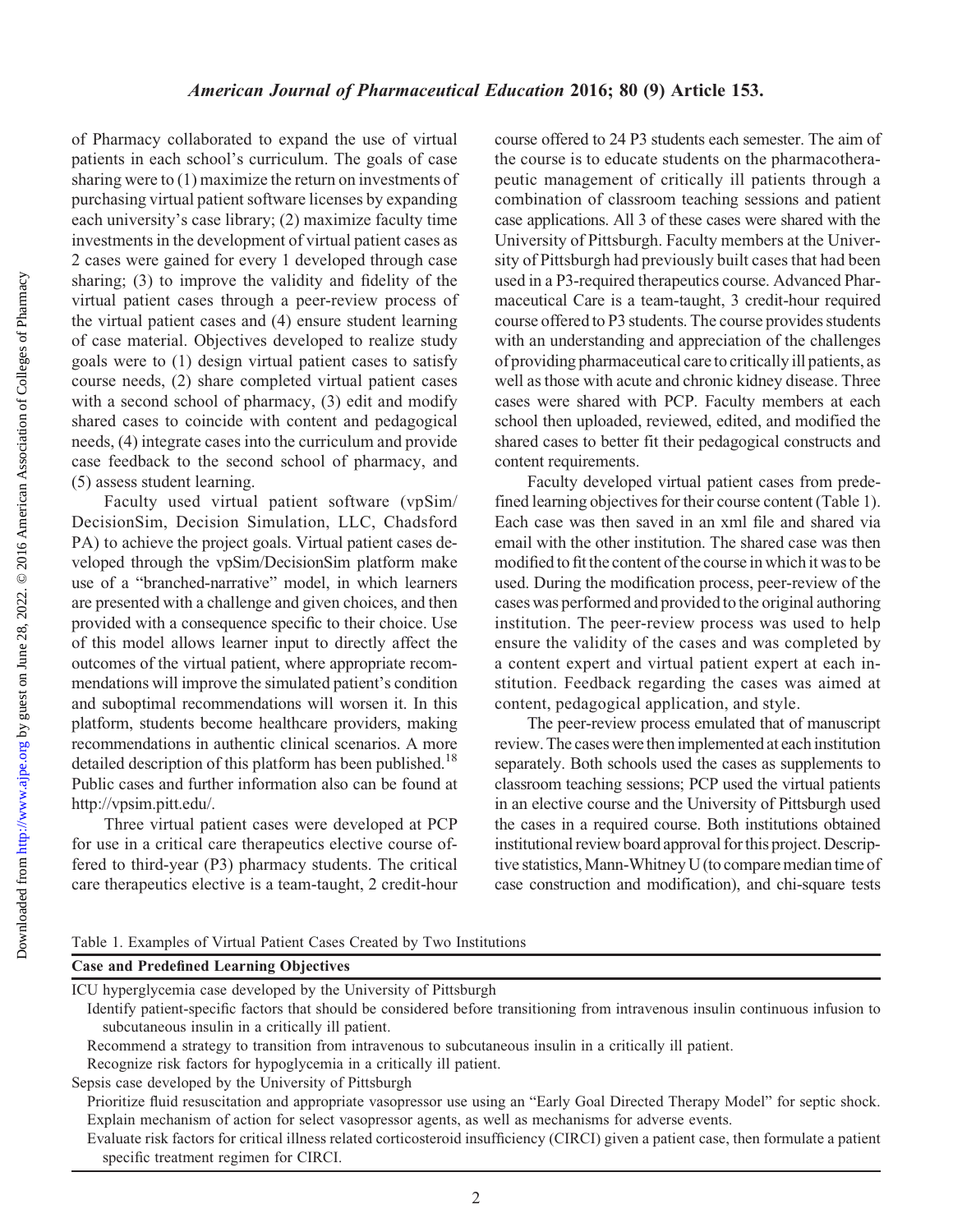(to compare pretest and posttest scores) were calculated using SPSS Statistics, version 21 (IBM, Armonk, NY).

### EVALUATION AND ASSESSMENT

A survey was developed by investigators to collect information relating to case design, case editing, and faculty satisfaction (Appendix 1). The faculty survey was developed to capture the process of case building, sharing, and modification from beginning to end. It was also designed to encompass faculty satisfaction across the various steps of this process. Faculty members involved with the development and/or modification of virtual patient cases were asked to complete the survey (Table 2). Student satisfaction of the learning experience was also assessed using a survey instrument, which was administered at each institution. The results are reported in aggregate in Table 3. Pre- and postsimulation questions were administered to students at the University of Pittsburgh immediately before and after the virtual patient case on sepsis to ensure student learning, but scores were not included in calculating course grade. Questions were not identical from pre- to posttest, but were similar in content and level of difficulty (questions available upon request). To accomplish this, all pre- and posttest questions were constructed from learning objectives developed for the virtual patient case (Table 1). Face validity of the questions was established by course faculty members who served as content experts. Regarding level of difficulty, consensus was achieved by the content experts based on Bloom's taxonomy learning activity levels.<sup>19</sup>

Case development took approximately 112 hours to complete 6 cases (median 22 hours/case). Each case had 3 to 5 learning objectives (median 4). The structure of the cases was determined to be linear  $(n=1)$ , branched  $(n=4)$ , and branched-linear  $(n=1)$ . The average number of nodes (ie, screens) per case was 72.2. Each case included gamification strategies such as visible point scoring and rules developed within the cases to route the student down the learning path consequential to their decisions. Case editing took approximately 8.8 hours to complete 5 cases (median 1.16 hours/case). Editing and use of 1 of the cases took place after the end of the academic year. The edit types included but were not limited to: style/preferences edits (eg, medications on formulary at hospitals local to each institution), clinical application changes (eg, updates to evidence or different hospital policies), and learning objective alignment (eg, making case more applicable to specific class). Each case allowed for opportunities for student repetition. Case modification took significantly less time to complete than building a new case  $(p<0.05)$ .

Three faculty members involved in the design and integration of the virtual patients were surveyed. All faculty members agreed or strongly agreed that case sharing allowed forthe use of more virtual patient cases and a better return on investment, and took minimal time and effort. Faculty members also agreed that case editing allowed for easy customization, that the peer review process was helpful in improving cases, and that they would continue to participate in case sharing moving forward. Two faculty members indicated that the case sharing process does not require significant improvement for future use, case editing required minimal time and effort, and that case sharing allowed for critical and valuable peer review. Faculty reported mixed results for providing the other authors with timely and constructive feedback (one response each for strongly agree, agree, and neutral).

Students at both institutions recorded positive responses to the satisfaction survey (Table 3). The satisfaction survey response rate was approximately 77% (101 to 102 students out of a possible 131). Ninety-one percent to 96% of students agreed or strongly agreed that the cases they completed were effective for clinical application of knowledge. Seventy-six percent of the students who responded to the survey stated they agreed or strongly agreed that virtual patient cases should be used in all clinical required courses. Additionally, students reported that they enjoyed using the cases (97% agreed or strongly agreed), the content was appropriate (93% agreed or strongly agreed), and that their learning was enhanced

Table 2. Faculty Survey Data on the Development, Modification, and Implementation of Virtual Patient Cases

|                                | Pain, Agitation, |                 | <b>ICU</b>      |                 | <b>ICU</b>    |
|--------------------------------|------------------|-----------------|-----------------|-----------------|---------------|
| <b>Case Name</b>               | <b>Delirium</b>  | <b>Sepsis</b>   | Prophylaxis     | Hemodynamics    | Hyperglycemia |
| Case construction time (hours) | 30               | 16              | 24              | 20              | 22            |
| Case structure                 | <b>Branched</b>  | <b>Branched</b> | <b>Branched</b> | Branched-Linear | Linear        |
| Nodes per case                 | 95               | 50              | 130             | 33              | 53            |
| Student repetition opportunity |                  |                 |                 |                 |               |
| Case Editing                   |                  |                 |                 |                 |               |
| Editing time (hours)           | 4.5              | 1.16            | 0.83            | 1.25            | 1.08          |
| Student repetition             |                  | v               |                 |                 | V             |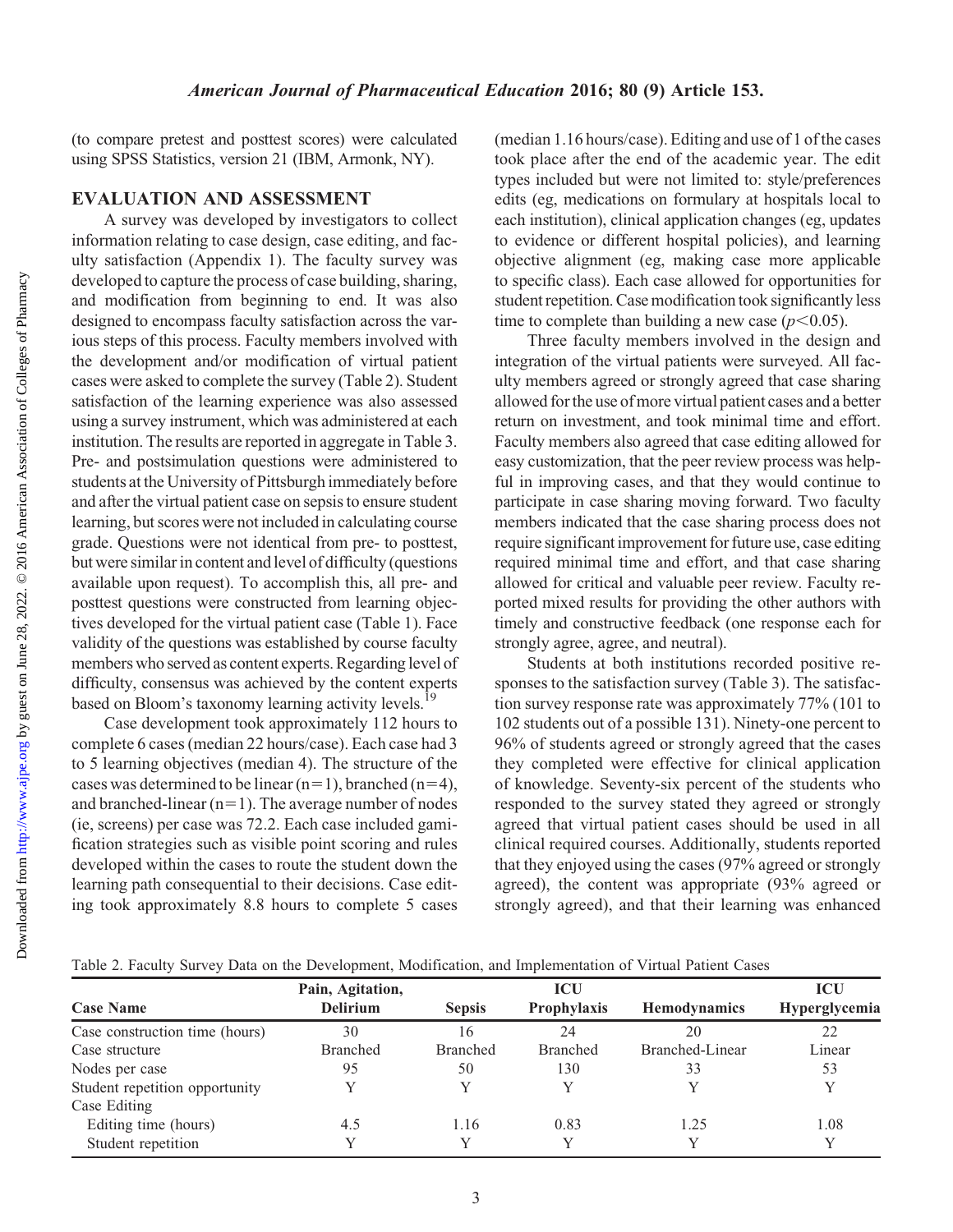|                                                                          |     | <b>Strongly</b>  |                  |                 |               | <b>Strongly</b> |
|--------------------------------------------------------------------------|-----|------------------|------------------|-----------------|---------------|-----------------|
|                                                                          | N   | Disagree $(\% )$ | Disagree $(\% )$ | Neutral $(\% )$ | Agree $(\% )$ | Agree $(\% )$   |
| The virtual patient cases I used were                                    |     |                  |                  |                 |               |                 |
| effective for allowing me to practice                                    |     |                  |                  |                 |               |                 |
| clinical applications in:                                                |     |                  |                  |                 |               |                 |
| Pain, agitation, and delirium                                            | 101 | $\overline{0}$   |                  | 3               | 41.6          | 54.5            |
| Sepsis                                                                   | 102 | $\theta$         |                  | 3.9             | 26.5          | 68.6            |
| Advanced hemodynamics                                                    | 101 |                  | $\overline{2}$   | 5.9             | 29.7          | 61.4            |
| ICU hyperglycemia                                                        | 102 | $\theta$         |                  | 4.9             | 28.4          | 65.7            |
| ICU prophylaxis                                                          | 101 |                  |                  | 5               | 30.7          | 62.4            |
| Virtual patient cases should be used in                                  |     | 2                | 4.9              | 17.6            | 36.3          | 39.2            |
| all clinical required PharmD courses                                     |     |                  |                  |                 |               |                 |
| I enjoyed using virtual patient cases in                                 |     | $\theta$         | $\theta$         | 2.9             | 25.5          | 71.6            |
| this course to help me learn                                             |     |                  |                  |                 |               |                 |
| Content of the virtual patient cases were<br>appropriate for my level    |     | $\overline{0}$   | $\theta$         | 6.9             | 40.2          | 52.9            |
| Virtual patient cases enhanced my learning<br>of material in this course |     | $\theta$         | $\theta$         |                 | 20.6          | 78.4            |

Table 3. Student Perceptions of Virtual Patient Cases

by the use of virtual patients (99% agreed or strongly agreed). The average score on the pretest was 3.2 (out of a possible 5) and was completed by 67 out of 109 students (61% response rate). The average score on the posttest was 3.6 ( $p$ <0.05). Cases were used as lecture supplements, with a majority of students completing the virtual patient cases within 10 to 20 minutes.

## DISCUSSION

Through the design, development, and integration of a virtual patient case sharing at 2 schools of pharmacy, we have achieved study objectives. Three cases that were developed to meet the content and pedagogical needs of each institution were developed and integrated into their respective curricula. These cases were developed from predefined learning objectives; included branching, gamification, and student repetition opportunities; and took over 20 hours to create.

These cases were then shared with another school of pharmacy, whose faculty members were able to modify the cases not only to meet their individual course needs, but also to provide meaningful feedback on the shared cases. Because the development of new cases took a significantly greater amount of time than modification of a shared case (22 hours vs 1.2 hours), faculty members were able to maximize the amount of time they invested in virtual patient case development. Also, editing of cases through peer review allowed for improved validity and fidelity of all cases. We were able to critique and enhance cases, thereby improving the student experience.

The use of technology in higher education is expanding; however, significant barriers to implementation remain,

especially in the face of rising costs and faculty time constraints.<sup>3,20</sup> We demonstrated the ability to minimize financial and faculty workload barriers, while improving case content, flow, and student usability. One university had significant experience with using virtual patients and wanted to build upon their case library so they would have more virtual patients to use. The other university had little experience with using virtual patients and wanted to demonstrate the utility of adding virtual patients to their curriculum. The use of the shared virtual patient cases was flexible, with each institution integrating the cases in different courses, with different numbers of students, and for different purposes. Students at both schools indicated that the cases were enjoyable, effective, and should be further implemented. Assessment of student learning was completed with one case as to not overburden the students with assessments. As with previously published literature, the use of virtual patients improved student learning.4,6-8,21

The financial burden of purchasing virtual patient software licensing was lessened through the implementation of a greater number of cases than would have been possible without the case sharing. Although the costs of virtual patient programs may seem significant, sharing virtual patient cases helps to maximize return on investment, as faculty members gained 2 cases for every 1 developed. Upfront faculty time commitment to the development of a virtual patient case can be significant. We report here that it takes approximately 22 hours of faculty time for the development of a case. When sharing virtual cases, faculty resources are spread among all developers and the modification of cases took significantly less time. Additionally,